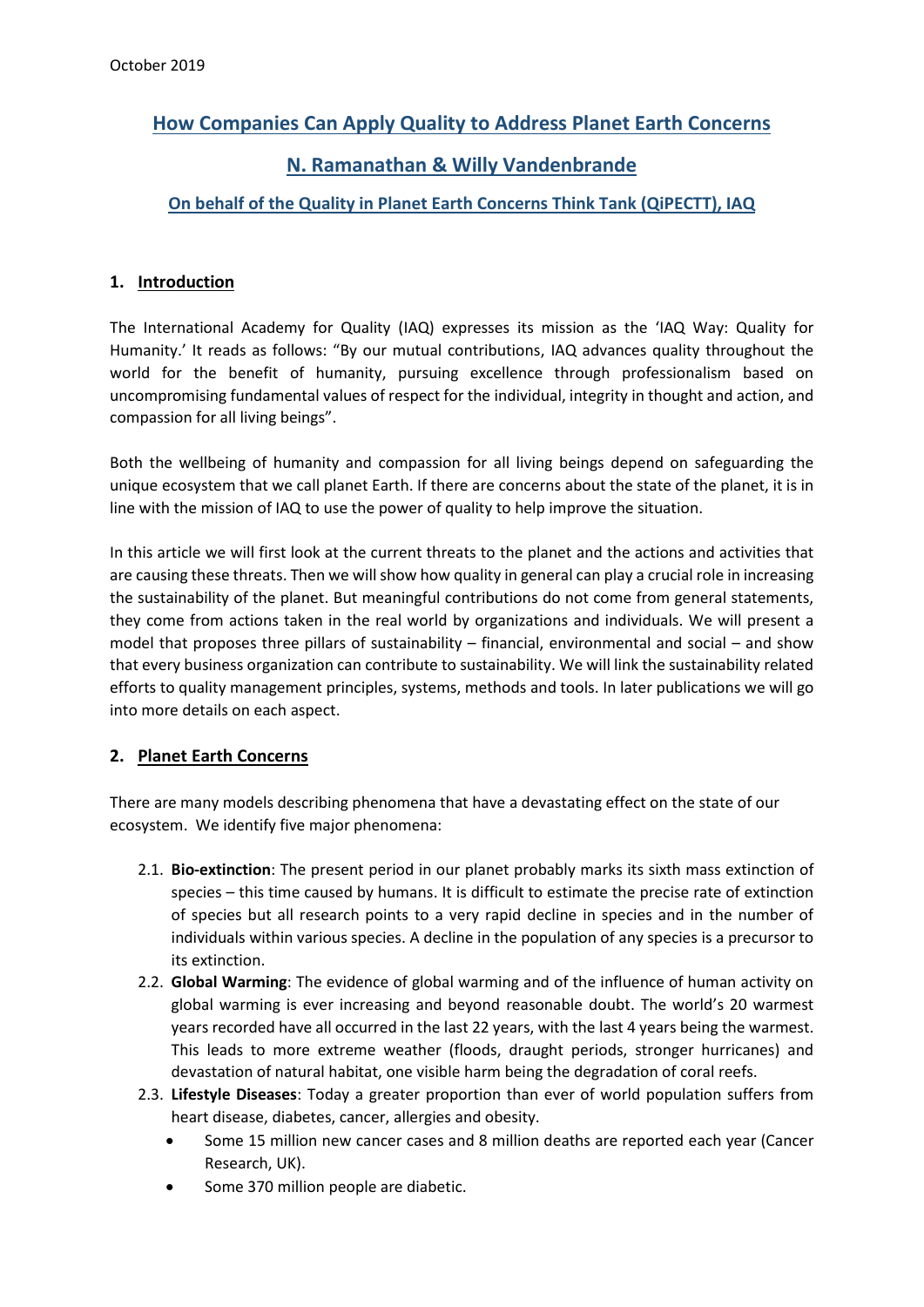- Seventeen million die of heart disease.
- 'Allergies … affect as many as 30 percent of adults and 40 percent of children,' at least in U.S.A, says the Asthma and Allergy Foundation of America.
- Thirteen percent of adults over eighteen were obese in 2014 (World Health Organization ((WHO)).
- In addition to this mental or neurological disorders affect around 450 million currently (WHO).
- 2.4. **Pollution of air, land and water bodies:** Air pollution in large cities like Beijing and Delhi make the headlines episodically. There are automobile piles, refrigerator mountains and tire hills. Landfills not only cost money, but they can also be hazardous. The wastes we throw away carry heavy metals like chromium, lead, antimony, cadmium and zinc which are nearimpossible to recover and diverse toxic chemicals that may be carcinogenic, teratogenic or mutagenic. Incineration of plastics produces dioxins. Sewage as well as medical waste and plastics seem to find their way to bodies of water. "Recent studies have found hormones, endocrine disruptors, and other dangerous compounds in bodies of water that receive 'treated' sewage effluents." (Braungart & McDonough, 2008)
- 2.5. **Resource Scarcity for the Future:** Business and farming requirements have caused the worldwide depletion of forests, accessible fresh water, fossil fuels, minerals and metals, topsoil, and marine life, while also degrading arable land through salinization and acidification. These are but a few of the ways in which Diamond (2006) has argued that collapsing societies have 'undermined themselves.' Depletion of the Earth's capital is not financially calculated by economists, nor, in most cases, paid for by industry.

#### **3. Actions and Activities Causing the Environmental Phenomena**

The above-mentioned phenomena are the symptoms, the results of human activities. In order to do something about these phenomena these human activities will need to change, or the negative effects associated with these activities will need to be reduced and preferably eliminated.

**3.1 Release of Greenhouse Gases (GHG):** Besides irrational incentives, the continued burning of fossil fuels is a direct result of allowing withdrawals from the Earth's 'capital' at no charge to companies. Thus, moving away from fossil fuels as an energy source has been discouraged, except when local air pollution concerns have become pressing. Carbon-dioxide  $(CO_2)$  in our atmosphere is at about 400 ppm and rising. Roughly one-third of the  $CO<sub>2</sub>$  that humans have so far pumped into the air has been absorbed by the oceans, which are now progressively less alkaline.

**3.2 Discharge of Effluents:** Rivers and lakes have been contaminated by industrial effluents such as mercury, lead, nitrates, phosphates, sulphur, oils and petrochemicals. Oceans, according to a 2017 report of Sustainable Development Solutions Network (SDSN), 'are polluted … and contaminated with plastics.' Soil is contaminated with pesticides and heavy metals in addition to becoming salinized and acidified. Chemicals used or discarded may migrate through earth and water to vulnerable parts of the ecosystem – sometimes with delays of years.

**3.3 Use of Non-renewable Resources:** Mineral and metal ores (and of course fossil fuels) are non-renewable and are apt to be exhausted in the near-term – within the current century or within a few centuries in many cases. Fresh water is a case by itself. While its stocks do not run down, water has been shifting to less accessible sites on Earth; and fossil groundwater is not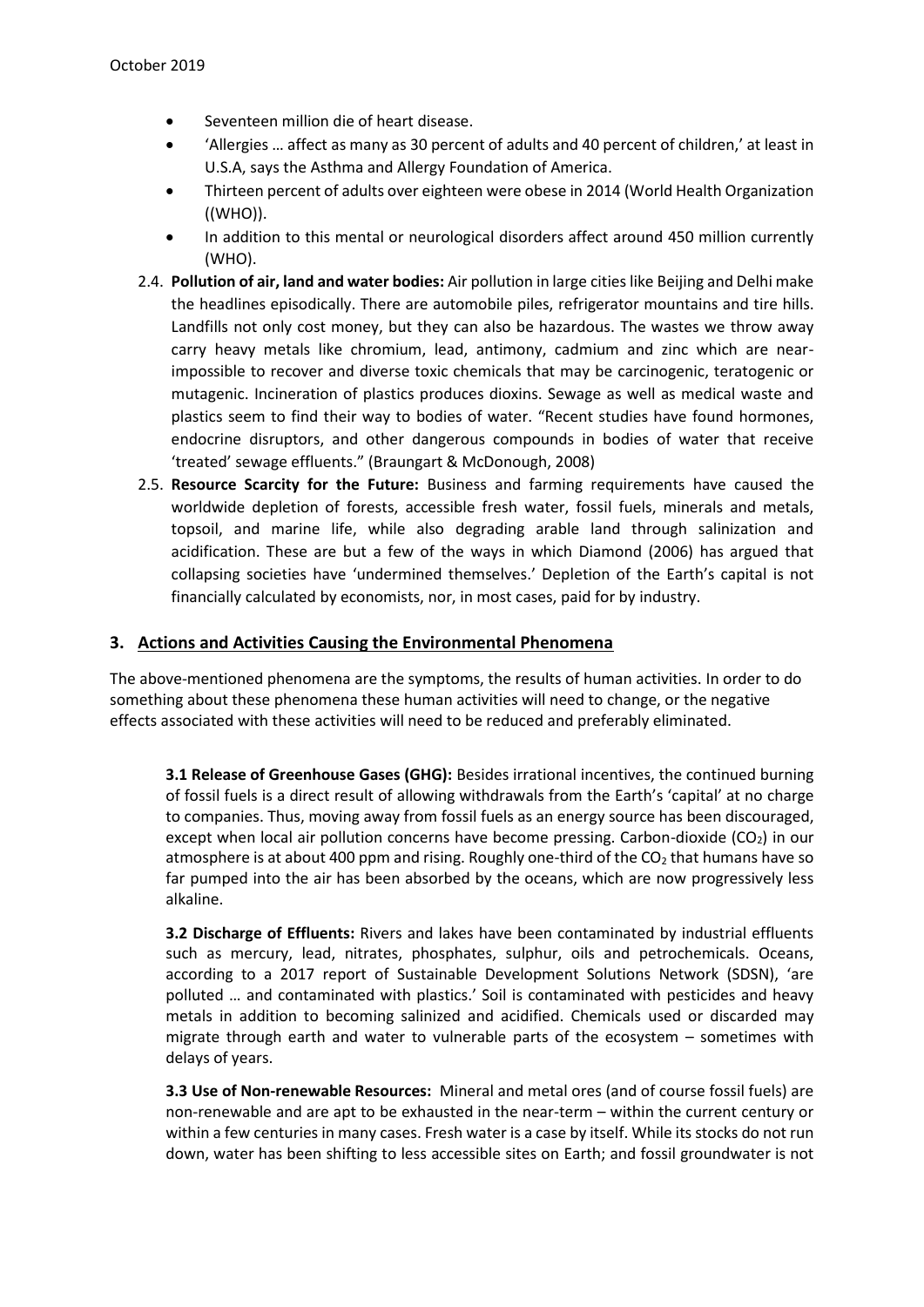replaceable. Gross Domestic Product (GDP) calculations do not subtract the 'cost' of Earth's assets depleted.

**3.4 Depletion of Renewable Resources:** The use of soil, water, forest or fish can be sustainable when their use is 'no greater than the rate of regeneration of its source' (Meadows *et al,* 2004). Topsoil, rain forests, some marine life, and genetic diversity are already at 'crisis' stage. Renewable substitutes for non-renewable resources will need to be consumed slower than the regenerative capacity of the biosphere. A report of International Union for Conservation (IUCN) (1991) warns against exceeding the 'carrying capacity' of the Earth, with respect to using up resources.

**3.5 Chemicalization:** Over 100,000 chemicals (Chemical Abstracts Service) are produced, and toxicities of most are unknown. Just about anything we use - food, toiletries and cosmetics has manufactured chemicals in it. Though even permitted chemicals can be hazardous; scandals about chemicals in food have periodically set off alarms across the world. Hormones and antibiotics fed to animals find their way into the food chain. Products like paints may offgas chemicals from walls. Many industrial chemicals must be regarded as potential hazards of high magnitude.

**3.6 Pile-up of Wastes:** Waste occurs in mining and manufacturing, in distribution, in consumption and in scrapping of used products. Municipal solid waste (MSW) generation is estimated by World Bank at 1.3 billion tonnes per year. We also have chemical, nuclear, synthetic and medical wastes. Toxic wastes including chemicals or radioactive substances are the number one threat. Close on the heels is waste that is not biodegradable, such as plastics, which literally remain forever, and composites.

**3.7 Radiation:** Human activity has contributed to increased ultraviolet radiation through ozone holes. This problem has been contained through international cooperation on Chlorofluorocarbons (CFC), and the development of substitutes. Nuclear radiation is far from controlled though, as periodic accidents remind us.

Together, these activities have created the five major phenomena described earlier. In Table 1 we show how the activities are linked to the planet Earth concerns.

| <b>Concerns</b><br><b>Activities</b> | Bio-extinction | Climate<br>warming | <b>Diseases</b> | Pollution | Scarcity in<br>future |
|--------------------------------------|----------------|--------------------|-----------------|-----------|-----------------------|
| <b>Greenhouse Gases</b>              | ⊕              | Φ                  | Δ               |           |                       |
| Effluents                            |                |                    | ⊕               | Φ         | Δ                     |
| Non-renewables                       |                |                    |                 |           | ⊕                     |
| Renewables                           |                |                    | Δ               |           | $\oplus$              |
| Chemicalization                      | ⊕              | Λ                  | $\oplus$        | Λ         |                       |
| Wastes                               |                | Δ                  | O               | Φ         |                       |
| Radiation                            |                |                    |                 |           |                       |

 $\oplus$  = High influence, O = Medium influence,  $\Delta$  = Small influence

Table 1: Overview of five major phenomena linked to planet Earth concerns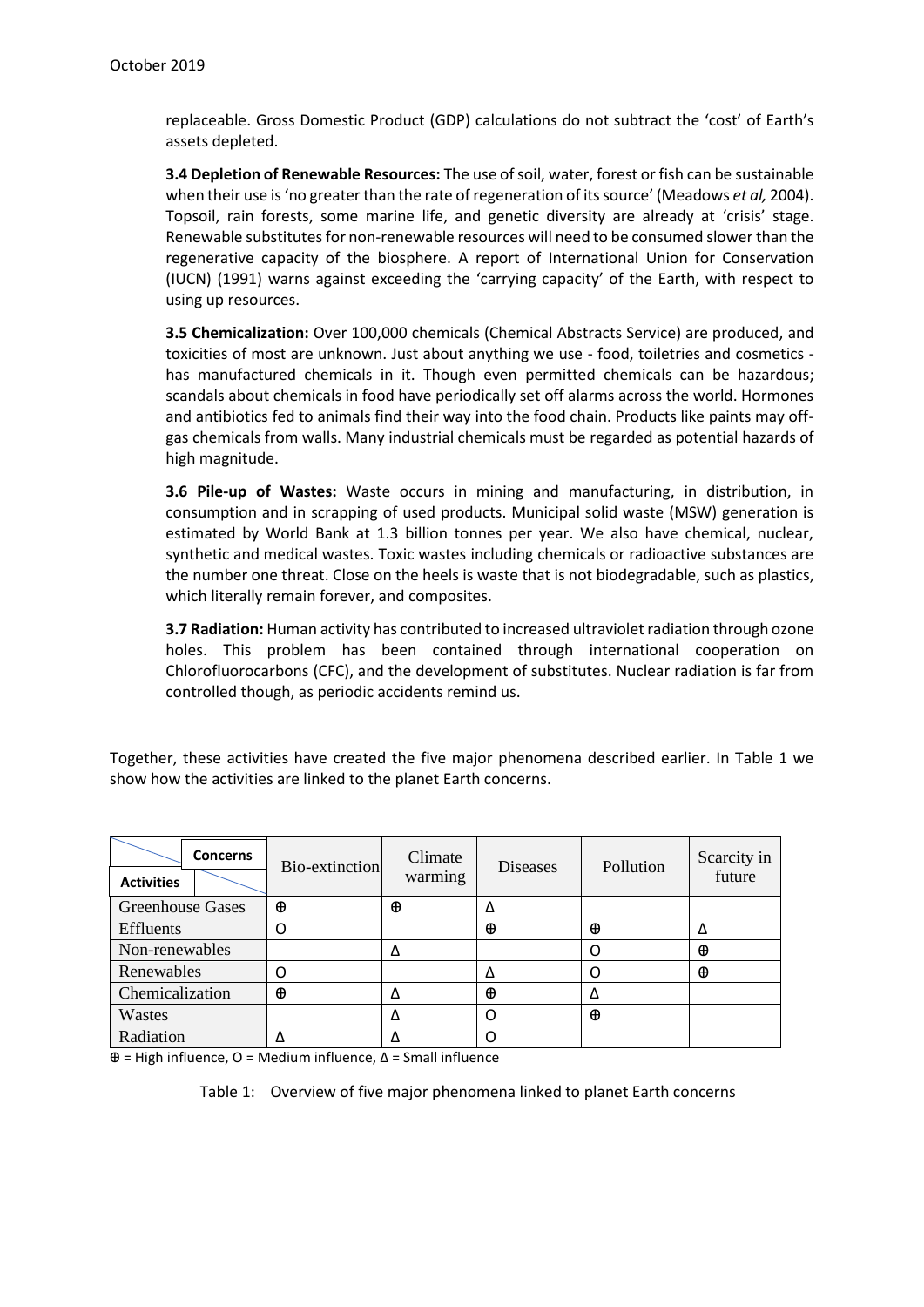#### 4. **Involving Businesses in the Sustainability Movement**

There is clearly a growing concern about the phenomena described above and their injurious effects on our ecosystem. The United Nations (UN), national governments, cities, companies, Non-Governmental Organizations (NGO) and concerned citizens all warn of the problems that we will be faced with if we continue in a business-as-usual fashion.

In 1987, the UN-appointed Brundtland Commission defined sustainable development as 'development that meets the needs of the present generation without compromising the ability of future generations to meet their own needs'.

At a global level, the UN has been active in developing sustainability models and setting targets. In 2015, 17 Sustainable Development Goals (SDG), further detailed into 169 targets, were announced with a 2030 deadline. While all these goals are in some ways connected to business operations, some are more directly connected than others. These include Goal 7 (Affordable and clean energy), Goal 8 (Decent work and economic growth), Goal 12 (Responsible consumption and production), and Goal 13 (Climate action). There is also the UN Global Compact (UNGC), a voluntary initiative for businesses, based on Chief Executive Officer (CEO) commitments to implement universal sustainability principles. Its current membership numbers 10,000 businesses from 162 countries. UNGC enshrines 10 principles for businesses, of which three directly impact the environment. Principle 7 urges a precautionary approach to environmental challenges, principle 8 commends initiatives to promote greater environmental responsibility, and principle 9 advises the development and diffusion of environmentally friendly technologies. The ten principles may be helpful for companies to fulfil their corporate social responsibility in a manner that is well integrated with their business activities and objectives.

In cooperation with other agencies UNGC has also launched 'Science Based Climate Targets' that companies can align with to build a sustainable economy. About 500 companies have already declared their targets. Science-based targets bring in the voices, not only of corporate leaders, but of investors too. Many organizations such as the Stockholm Resilience Centre (SRC), International Union for Conservation of Nature (IUCN), World Wildlife Fund (WWF), World Resources Institute (WRI), Carbon Disclosure Project (CDP) and others are also involved in projects of relevance to businesses. Many exciting approaches have evolved in recent times – some interesting ones include Cradle-to-Cradle Design, Regenerative Design, Biomimicry, and Circular Economy.

The contributions of these organizations and approaches are important and have helped mobilize large numbers of professionals as well as lay persons on addressing planetary concerns holistically. It is valuable work at a macro level. But this paper primarily addresses the business world. Despite all these organizations and the availability of a long list of interesting publications, in many businesses not even the basic concepts of sustainability are well known. Sustainability is frequently seen as a purely environmental issue and at best, the objective is to not violate environmental laws in order to avoid fines or negative publicity.

The reasons for this situation are threefold:

• Organizations active in sustainability talk in terms that are not always understood within the business community. They also tend to focus on systems and methods that require specialized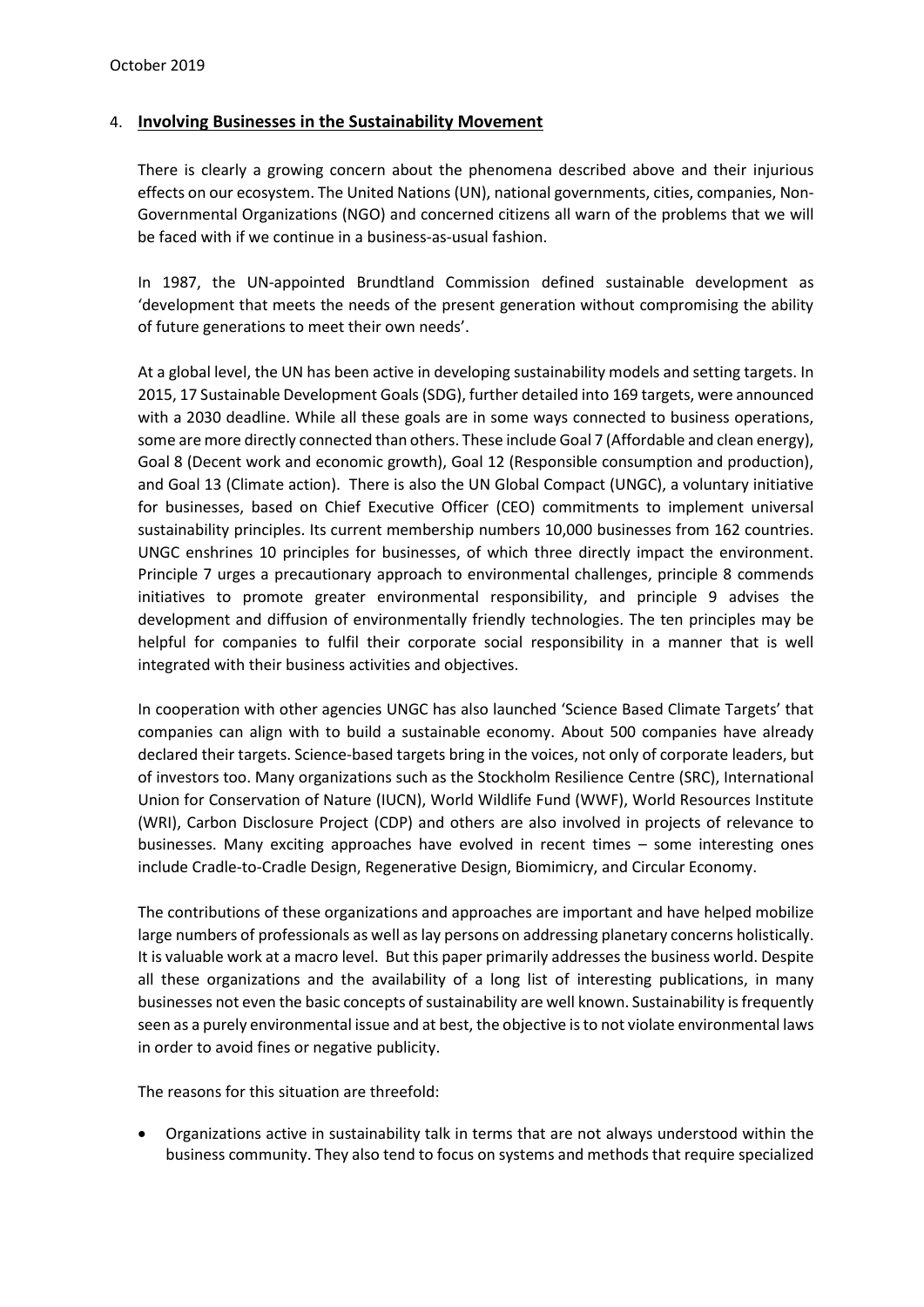resources and knowledge. This is a problem for all companies but creates an even bigger obstacle for smaller organizations.

- Companies need to be focused on managing their primary process in order to be cost effective and customer oriented. As a result, the myriad of interesting publications available on sustainability often do not reach businesses. Companies do not have the time, nor the means to read these publications. As a result, they are not part of the sustainability movement.
- Finally, most of the publications are focussing on a macro level, at a planetary scale. This makes it difficult for companies to relate to these ideas. It makes their potential contributions look almost meaningless. Moreover, and this is where change is most needed, there is a lack of an action-oriented approach in the sustainability community.

The consequence is that a large potential for sustainable development is not tapped into. If we are to succeed in the SDG effort, we will need every possible stakeholder to get involved and contribute. The best way to do this is to integrate the sustainability policy and activity within a function already existing in most companies: quality management. Quality can create breakthroughs at the micro level. Organizations can become more sustainable by taking actions that are based on quality fundamentals and using quality tools, while staying viable.

#### **5. Quality and Sustainability: Two Sides of the Same Coin**

Quality management has a long history of being able to cut wastes and produce better designs faster and thus win customers, while simultaneously cutting costs. Quality comes with an array of management mechanisms such as Policy Management or *Hoshin Kanri*, which enable organizations to plan and execute their strategies through the combined efforts of its functions; cross-functional management that brings horizontal linkages in managing quality, cost and delivery; and daily management that helps maintain the gains and clarifies roles. It has powerful ways to engage everyone, particularly those in the frontline, in making improvements constantly. Under this umbrella, everyone is encouraged to set challenging targets and use powerful problemsolving methodologies, using a multitude of techniques with skill. Quality is a proven way to transform a company in every dimension.

Furthermore, the meaning of quality itself is expanding. Societal quality is being assimilated into the mainstream and not left as something peripheral. Quality is now engaged in not only satisfying customer needs, but also societal needs and the needs of future generations – at a minimum not causing harm. Changes to criteria of quality awards testify to this change in thinking.

The scope or domain of quality can be visualized in a nested design as in Figure 1.

 $Q_D$  = Quality of Design  $Q_P$  = Quality of Production  $Q_V$  = Quality of Vendor items  $Q_C$  = Quality of Customer experience  $Q<sub>S</sub>$  = Societal Quality

Figure 1: Domain of quality management

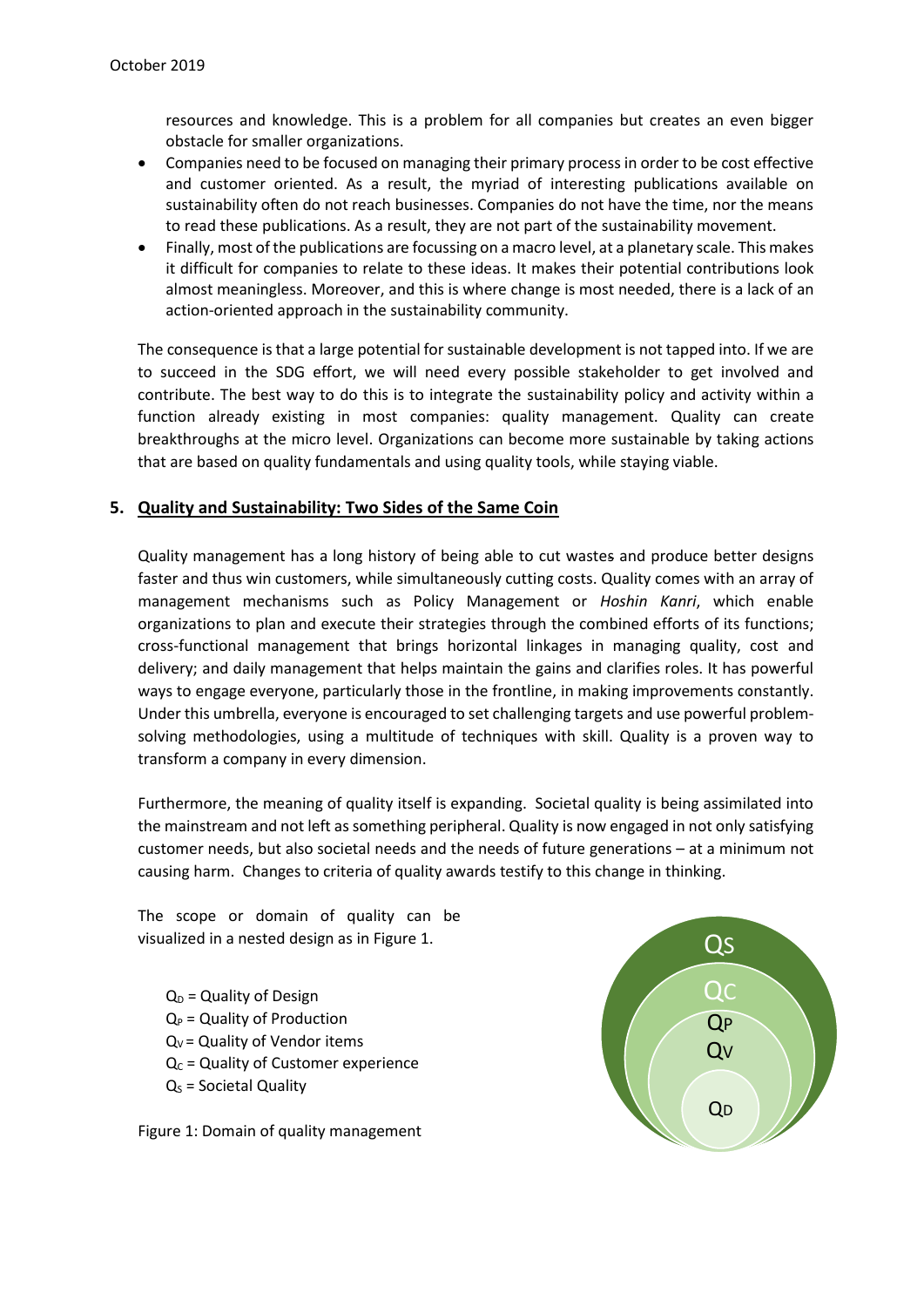Quality may now be defined as: *fulfil stated, implied and latent requirements of customers while causing no harm.* And the role of quality management can be seen as enabling, through quality, humanity to thrive in a healthy planet.

The practice of the well-tested and proven methods of quality management seems the most assured way to integrate the concerns regarding the Earth with the objectives of financial success as well as societal acceptance of businesses. This is explained further in the next section.

### **6. The Quality – Sustainability Matrix: A Framework for Action**

We will refer to three elements that are the building blocks or pillars of sustainable development: financial, environmental and social sustainability. This is similar to the suggestion of the UN Global Compact that businesses formulate visions that encompass economic prosperity, environmental quality and social equity. In 1997, John Elkington coined the terms Profit, Planet and People, described by him as economic prosperity, environmental quality and social justice. Thus, there is considerable validity to the three-pillar model used in this paper.

However, not all organizations are at the same starting level in their sustainability efforts. Hence, the Sustainability-Quality matrix presented here offers a graduated progression from a zero starting point. In other words, the model suits companies at any level, even one that has not been engaged in sustainability activities and may not currently be interested in the topic. The contention here is not that business leaders are unconcerned about harm to planet or society, but that the commitment of those business leaders to take bold steps forward may be tempered by the prospect of inequitable competition from those who may have less stringent demands on sustainability. Therefore, this model begins with carrying out sustainability activities that can *improve* profitability.

As a starting point we will assume that several basic aspects of social sustainability (non-discrimination, child labour, …) are legal requirements that a company must follow in order to be allowed to operate. Note that this is not necessarily the case everywhere. We consider it a task for all governments to create this minimum starting condition.

We see three steps in the development of sustainability within an organization and these are indicated in a triple A format: Awareness, Adoption and Achievement. In Table 2 the overall matrix is presented, linking the status of the organization to the three aspects of sustainability and to the appropriate quality methods. In the following paragraphs we will give more detailed information on each of these phases.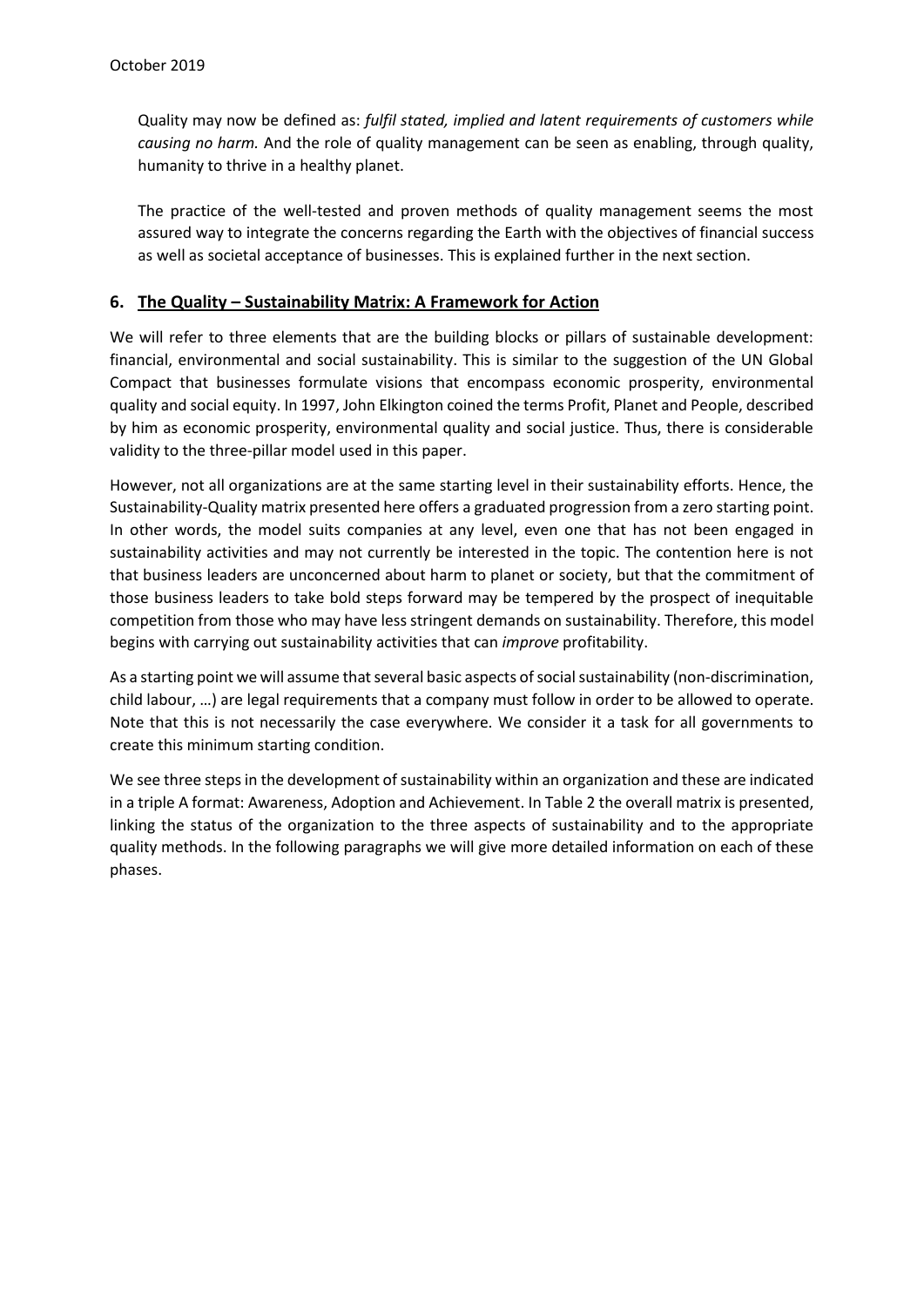| Sustainability<br><b>Status</b>                                                                                                 | Financial<br>sustainability      | Environmental<br>sustainability                 | Social<br>sustainability                             | <b>Quality methods and</b><br>tools                                                                                        |
|---------------------------------------------------------------------------------------------------------------------------------|----------------------------------|-------------------------------------------------|------------------------------------------------------|----------------------------------------------------------------------------------------------------------------------------|
| <b>AWARENESS</b><br>Operational sustainability<br>Remove false contradiction<br>between sustainability and<br>profitability     | Focal point and<br>driving force | Start to reduce harm                            | Fulfil local legal<br>requirements                   | Add environmental goals,<br>savings from improvements,<br>7 tools PDCA,<br>basic lean principles,<br>DMAIC problem solving |
| <b>ADOPTION</b><br>Strategic sustainability<br>Sustainability incorporated<br>in mission, vision and<br>objectives              | Added benefit                    | Driving force with<br>focus on reducing<br>harm | Expand on legal<br>requirements using<br><b>SDGs</b> | Integrate systems fully,<br>expand companywide,<br>add DFSS,<br>add TRIZ,<br>expand Lean and TPM                           |
| <b>ACHIEVEMENT</b><br><b>Holistic sustainability</b><br>Integrated sustainability as<br>the driver and primary<br>company value | Logical consequence              | Focus on improving<br>the global ecosystem      | SDGs as basis for full<br>social responsibility      | SDGs as basis for targets,<br>ecosystem improvement,<br>empowerment through<br>values                                      |

Table 2: Overview of sustainability status and quality tools

#### **6.1 Awareness – Operational Sustainability**

Introducing sustainability to a chief executive is best done through financial sustainability. In fact, it is possible that he or she is not aware of the fact that there is a financial component to sustainability. In addition, this is the perfect link to quality management as a driver for sustainability. Over the years, quality has made major contributions simultaneously to customer satisfaction and process efficiency, two aspects that have added to the profitability of the organization.

Note that the notion that quality and efficiency go together was not easily accepted in business. On the contrary, for a very long time they were seen as opposites. It was only in the seventies and eighties that it gradually became clear that quality could help an organization to become more profitable. Today we are faced once again with a false contradiction, this time between profitability and sustainability.

Many quality improvement projects have added not only to the financial sustainability, but also to the environmental sustainability of an organization. But this often passes unnoticed. Quality professionals can point out how their improvement projects have a positive effect on the sustainable development of the organization through reduced material use, energy savings, lower water consumption, and so on. Or, turning it the other way around, how being more environmentally sustainable in our operations brings financial benefits. This is the best way to show that environmental care is not a cost, but an opportunity for added profit. Our environmental target is to reduce the harm that the activities of the company have on the environment.

Once senior management sees the positive financial implications of environmental sustainability, the entire organization can be involved in the first steps towards a more sustainable organization. In this stage we are focusing on trying to run the current infrastructure in a more sustainable way. Operational sustainability can open possibilities for a more strategic approach later. It shows the organization that quality methods and tools are equally effective in improving sustainability as in improving efficiency. This means that the efforts can be combined within the existing structure.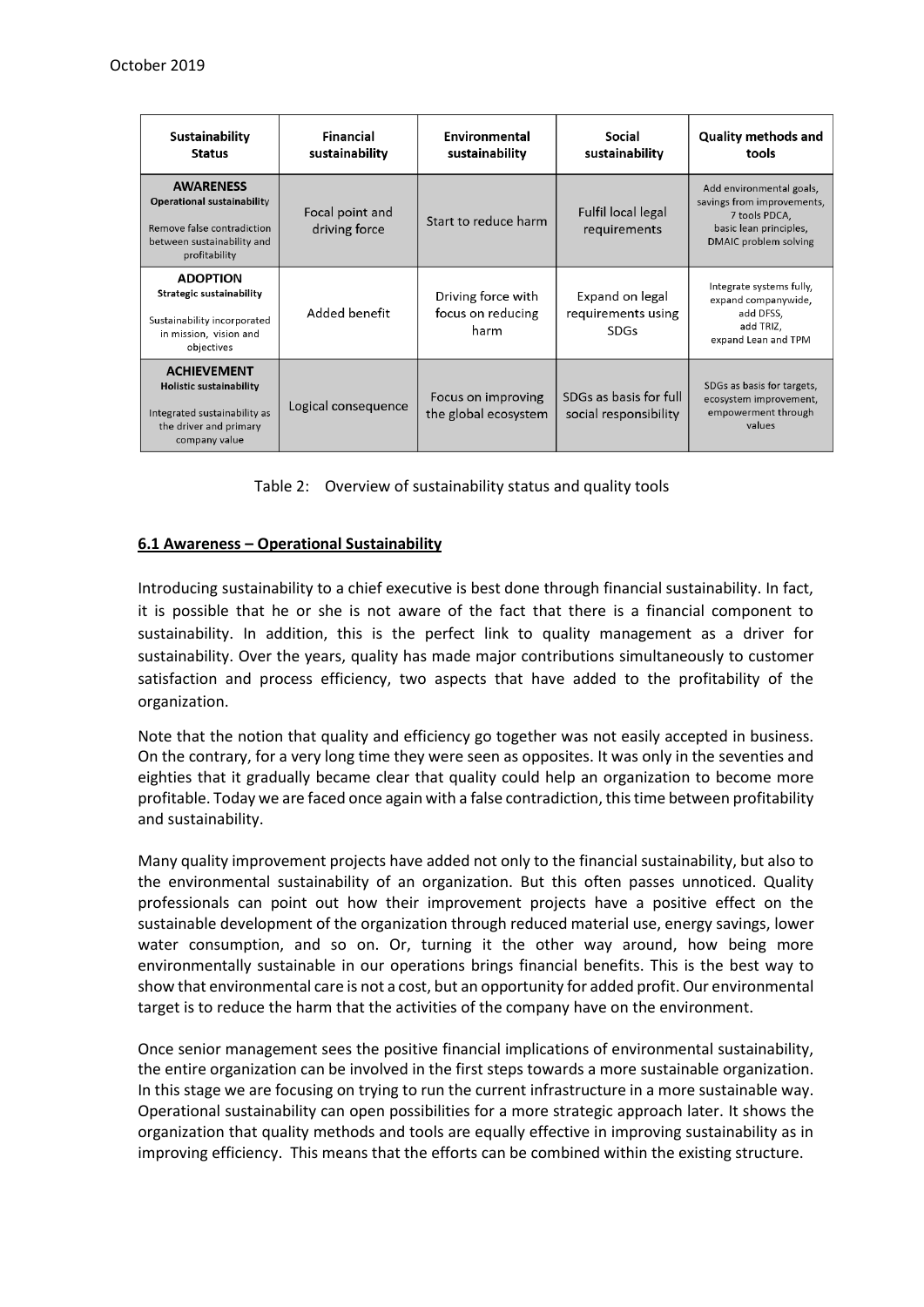Evolutions in legislation and in costs associated with non-sustainable behaviour will make it more important to work on sustainability improvement projects. Already some countries have introduced taxes on  $CO<sub>2</sub>$  emissions. We are also witnessing the beginnings of environment-related taxation. The cost of basic necessities for a company like energy and water are rising at a much higher pace than overall costs. So, any activity leading to a reduction in material and energy consumption is not only saving money today, but it is avoiding much higher costs in the future.

Here are some examples of general actions that can be taken by quality:

- Management system
	- $\circ$  Develop an integrated set of objectives that include environmental objectives in addition to existing quality and operational objectives.
	- $\circ$  Build environmental aspects into existing quality procedures and instructions.
	- $\circ$  If a measurement system exists to compute cost of quality, create a separate entry for savings from environmental improvements.
- Process improvement
	- o Evaluate the sustainability factor in each improvement action.
	- $\circ$  Start improvement projects specifically directed at environmental improvements.
	- o Apply the 7 basic tools in a Plan-Do-Check-Act (PDCA) approach.
	- $\circ$  Implement lean principles and methods that can support the sustainability efforts, as we are trying to eliminate all kinds of waste, including Total Preventive Maintenance (TPM).

#### **6.2 Adoption – Strategic Sustainability**

In the next maturity level, the organization is ready to take up sustainability as an important factor of the overall strategy. There is no doubt within the organization that sustainability is a factor adding to the long-term success of the organization and that sustainability strengthens its financial situation. This means that it will become part of the mission and vision statements of the organization and included in decisions on investments.

Now we are looking not only at what we currently do but at how we need to function in the future. For most companies this will be a very lengthy path of continual improvement of their sustainability related activities. Again, there is a clear analogy with the way quality management expanded its reach. The first improvements were made in the operational area of organizations, the area where lack of quality and its effects are most visible. It is also an area where actions are corrective: we have a non-quality situation and want to remove the cost and burden it creates. Soon it became clear that the best way to work on quality is the preventive way, using a design approach. This was the point when engineering functions and other activities got more involved in the quality movement. It is the start of Total Quality Management (TQM), with the emphasis on the T of Total.

Financial sustainability is a given in this phase and the focal point is on environmental sustainability with the prime target of reducing harm now and in the future. As far as social responsibility goes, the company looks beyond the legal requirements. The SDGs or the UNGCs can be used as a source of inspiration for targets and actions. A good starting point would be to begin projects involving the local community.

The quality management tools and methods described above in the Awareness phase will obviously still be valid in the Adoption phase but they can be adapted and expanded with new methods. Most of these are linked to the preventive aspect of this phase. We will again put them in the two categories applied above.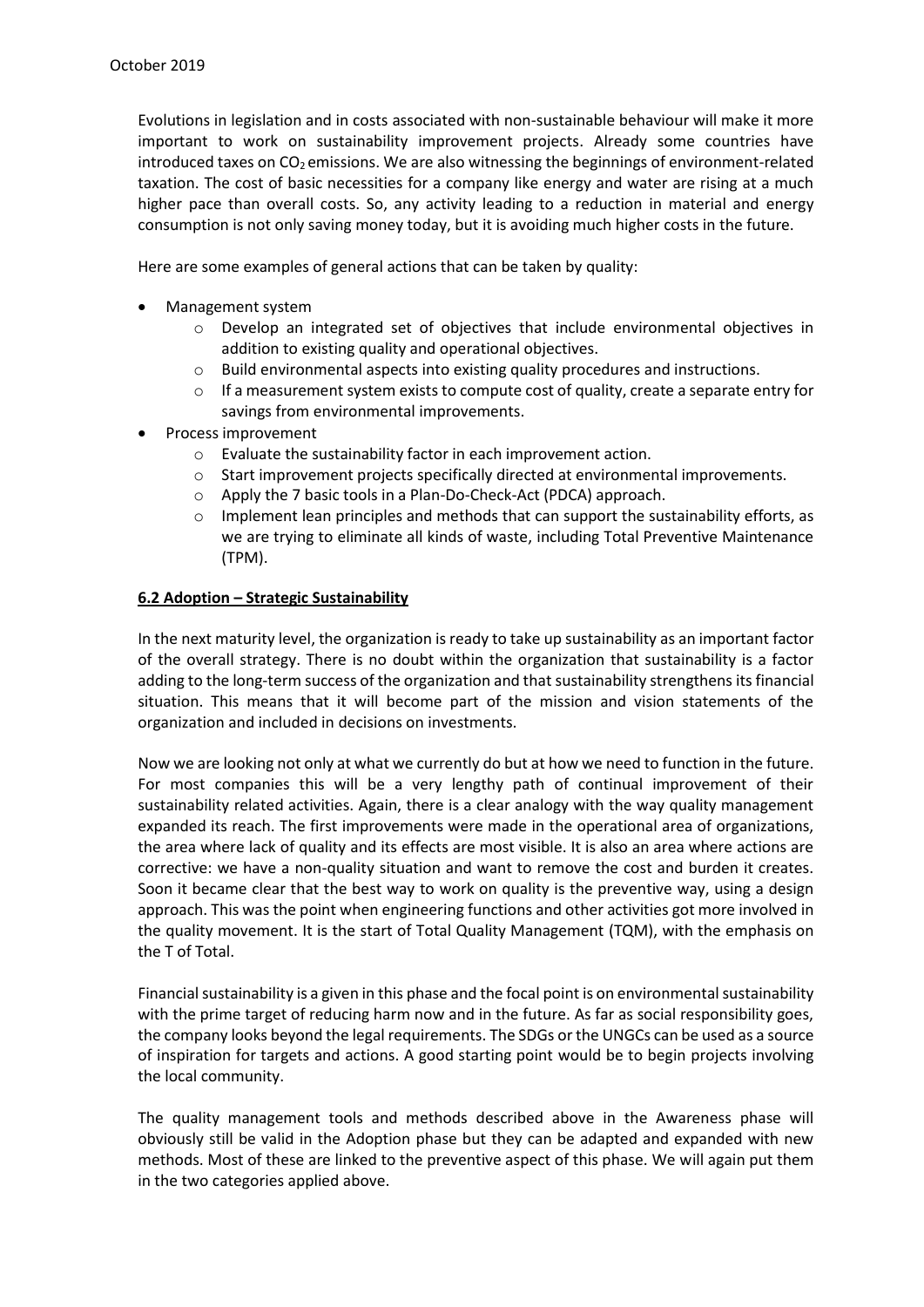- Management system
	- $\circ$  Include sustainability in mission and vision statements and make an integrated set of environmental objectives the central point of company targets. These can be in line with SDGs on the topic.
	- o Develop a fully integrated management system containing quality, environment, safety and social responsibility.
	- $\circ$  Ensure all departments, functions, or divisions are involved in the sustainability action. Give specific attention to design and development of new products and processes.
	- o Develop a Life-cycle Cost system, so businesses are not only looking at reducing current cost problems (corrective) but also future total cost (preventive).
- Process improvement
	- $\circ$  Expand improvement actions beyond the operations. Take a TQM approach to sustainability.
	- o Use design and development methods that are preventive like Design for Six Sigma (DFSS).
	- $\circ$  Use tools that are preventive such as Quality Function Deployment and Failure Mode and Effects Analysis.
	- o Apply tools such as Theory of Inventive Problem Solving (TRIZ) in new product development, forcing businesses to think beyond the current product solution for a customer expectation. Ideally developing a new business that does not require a product at all but still satisfies the functional needs of the customer.
	- o Implement lean principles beyond operations.
	- o Add mechanisms such as *hoshin kanri* and cross-functional management to operationalize strategy.

#### **6.3 Achievement – Holistic Sustainability**

Most organizations and especially Small and Medium-sized Enterprises (SME) will see the full implementation of the adoption phase as their maximum attainable contribution to sustainability. With the achievement phase, we want to take this one step further. The most important aspect of the achievement phase is that "reducing harm" is no longer seen as good enough. Even if the most advanced companies in the most advanced economies bring their harm back to zero, this might not be enough to safeguard and improve our global ecosystem for the next generations. As a thought experiment for this phase, what if we could design a city transport system that cleans the outside air while it is transporting passengers?

In the adoption level we focused on expanding the sustainability activities over the entire company. In the achievement phase we also need to expand our thinking to all aspects of planet Earth concerns and to various types of harm. Generally speaking, we should be looking at all possible impacts of our products and services on planet Earth and we should use preventive and precautionary approaches.

As an example, not that long ago micro-plastics were added to toothpaste and cosmetics. This happened at a moment when the heavy plastic pollution of the oceans was well-known and that the presence of micro-plastic in many sea animals had been observed over and over again. It is beyond comprehension that a company designs a new product that is bound to end up in water (toothpaste!) and that contains micro-plastics. A holistic, sustainable-thinking company would never bring a product like that to market. After protests the micro-plastics were taken out, but it is a clear example of a total lack of preventive thinking regarding harm.

Along the same lines business would aim for zero waste and end-of-life, only using chemicals that have been proven to be safe in the long term, using zero carbon energy, replacing products by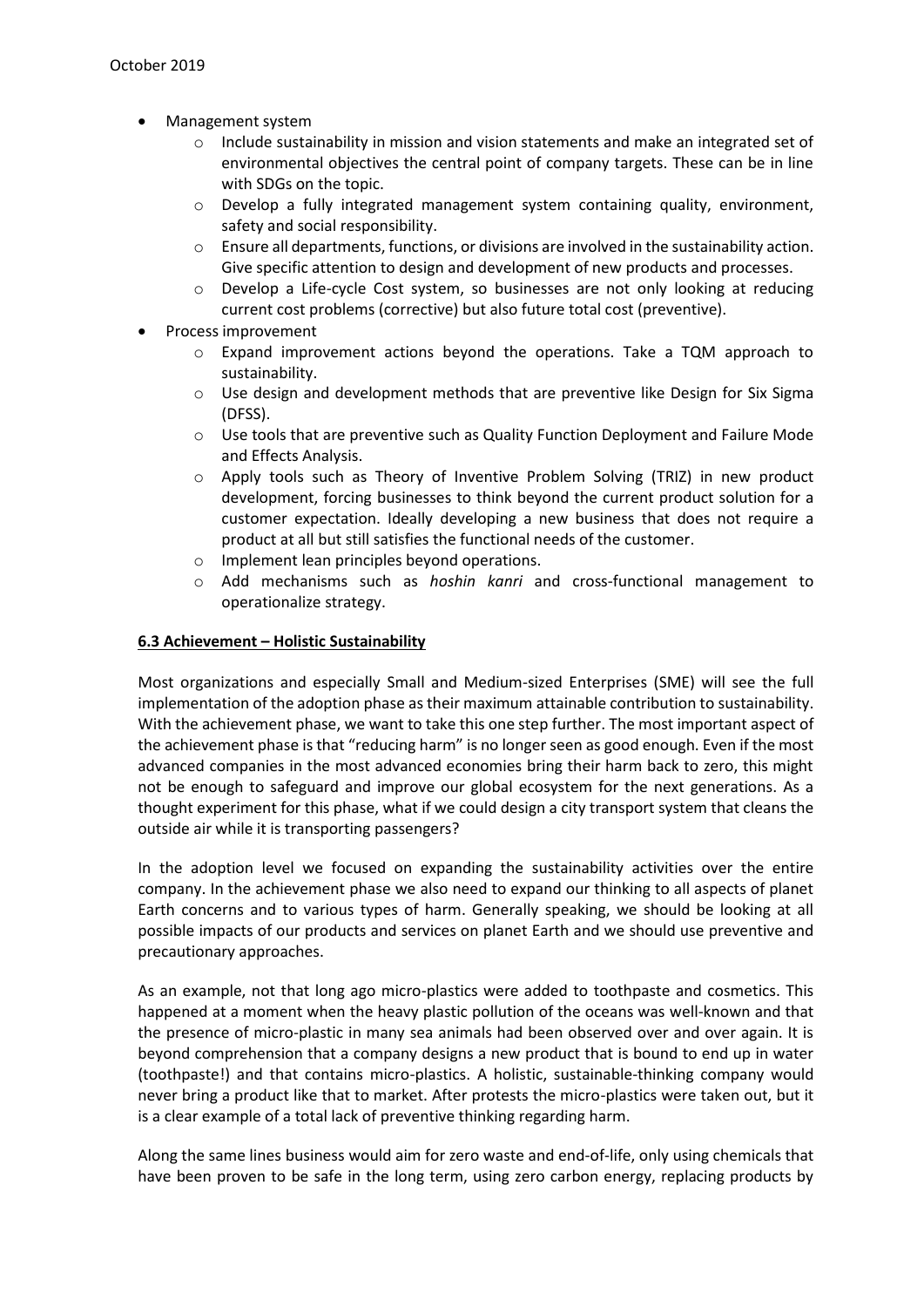services avoiding the need for materials, or employing cradle-to-cradle or regenerative designs.

This constitutes a clear shift; our main objective now becomes to improve the overall ecosystem and to use the SDGs as the guiding document for all of our targets. Our targets still include economic growth and financial sustainability but expand much wider on environment and social sustainability. It requires fully integrated sustainability thinking.

The importance of sustainability as a prime value for the organization cannot be overrated. In a company in the achievement state it would be totally impossible that a company could perpetrate a massive fraud and repeatedly lie regarding emissions to investors in connection with a scandal such as 'Diesel-gate'. No one in the company would be willing to create software (or anything else for that matter) that violates the main value of the organization so clearly. In fact, no manager would even think about asking people to develop software like that. 'Diesel-gate' is a sad example of how far we still are from sustainability thinking and adherence to values.

This is a situation where we are looking at a different set of methods and tools. We go beyond the technical/operational issues and even beyond strategic elements to a much more value driven organization. The techniques used to reduce harm, as indicated in the adoption phase, can also be used for developing products and services that improve the environment. At a system level we go beyond mission and vision and focus on values.

For any company it will be vital to take into account changes that are bound to happen in the general conditions in which an organization will operate. These will have a huge impact on the success or failure of the business in the future. For instance, a recent Intergovernmental Panel on Climate Change (IPCC) report shows the expected differences in global impact at 1.5 °C and 2 °C warming. The difference in impact is significantly worse with the increase and the current view is that with the actions that are being taken we will not be able to stay beneath 2°C warming, so more must be done. Both the International Monetary Fund (IMF) and the Organisation for Economic Co-operation and Development (OECD) have made estimates that 20 – 25% of the global economy could be spent on fighting the consequences of global warming. It is almost inevitable that world leaders will impose very stringent measures in order to counter-act the problem. Companies that think about potential consequences of these measures on their business today, will be best prepared to flourish in this changed environment. They will have taken action ahead of time and will not be taken by surprise.

Quality management will focus on high level strategy. Breaking them up into the two categories we see the following elements emerging.

- Management system
	- $\circ$  The strategy development process must take into account the evolutions described above.
	- $\circ$  Holistic sustainability is the fundamental company value and the starting point for mission and vision statements and company targets.
	- o In setting targets, all SDGs are evaluated and targets must aim at ecosystem improvement and fit in a total Corporate Social Responsibility system.
- Process Improvement
	- $\circ$  Every employee has the power and obligation to point out activities or situations that go against sustainability, just as he or she points out out-of-control conditions leading to quality problems in a TQM company.
	- o All aspects of harm are considered in the design and production processes.
	- $\circ$  Preventive thinking and the precautionary thinking principles are the foundations for all activities.